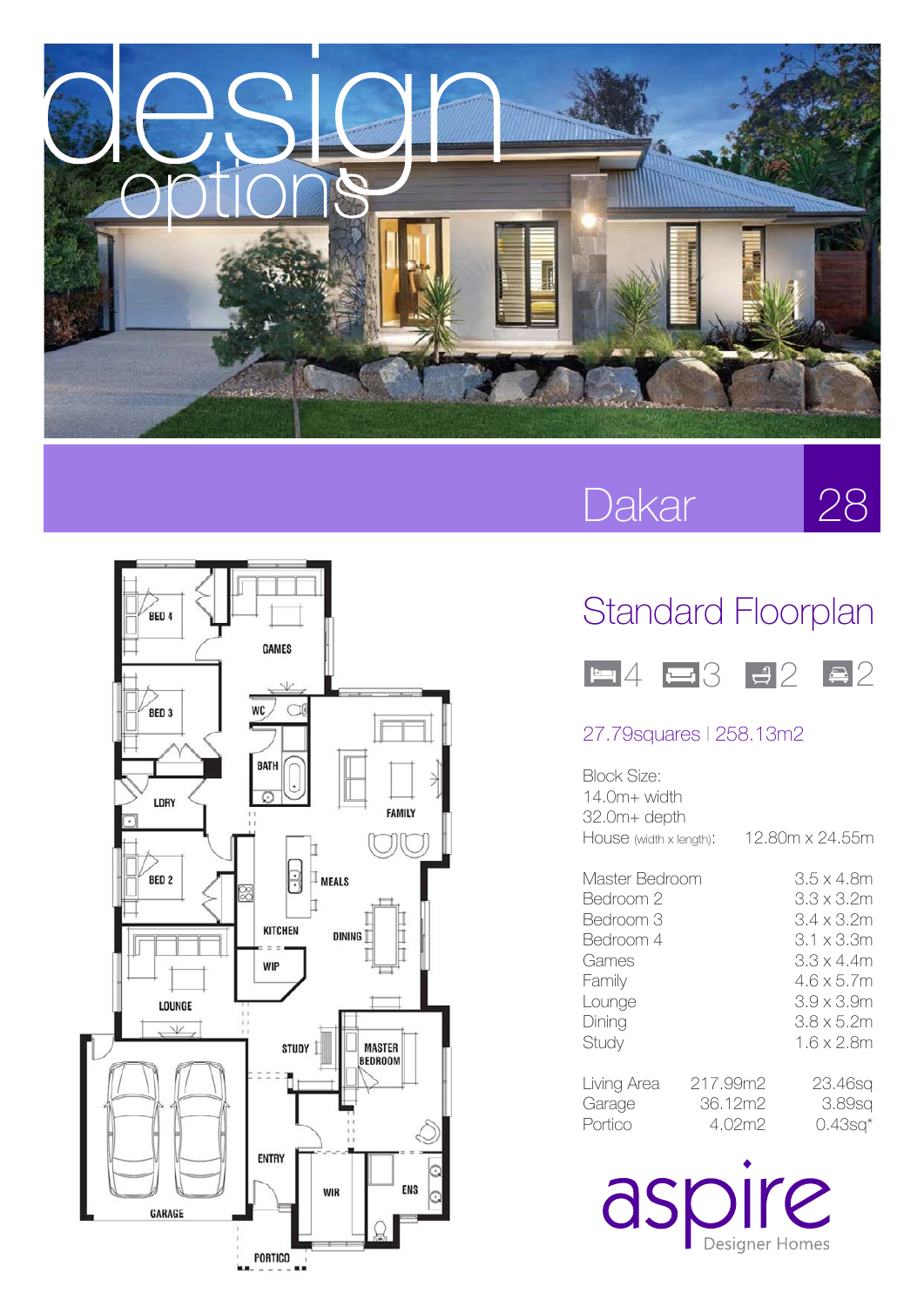Alfresco Dakar 28



Minimum lot widths and depth may vary due to Council requirements and estate guidelines. Geographical zones apply. Sizes based on standard facade. Sizes may vary slightly subject to facades selected. Brochure is for illustration purposes and should be used as a guide only. Illustrations are not to scale. Garage dimensions are external measurements only. Refer to actual working drawings. Façade photos may contain upgrades.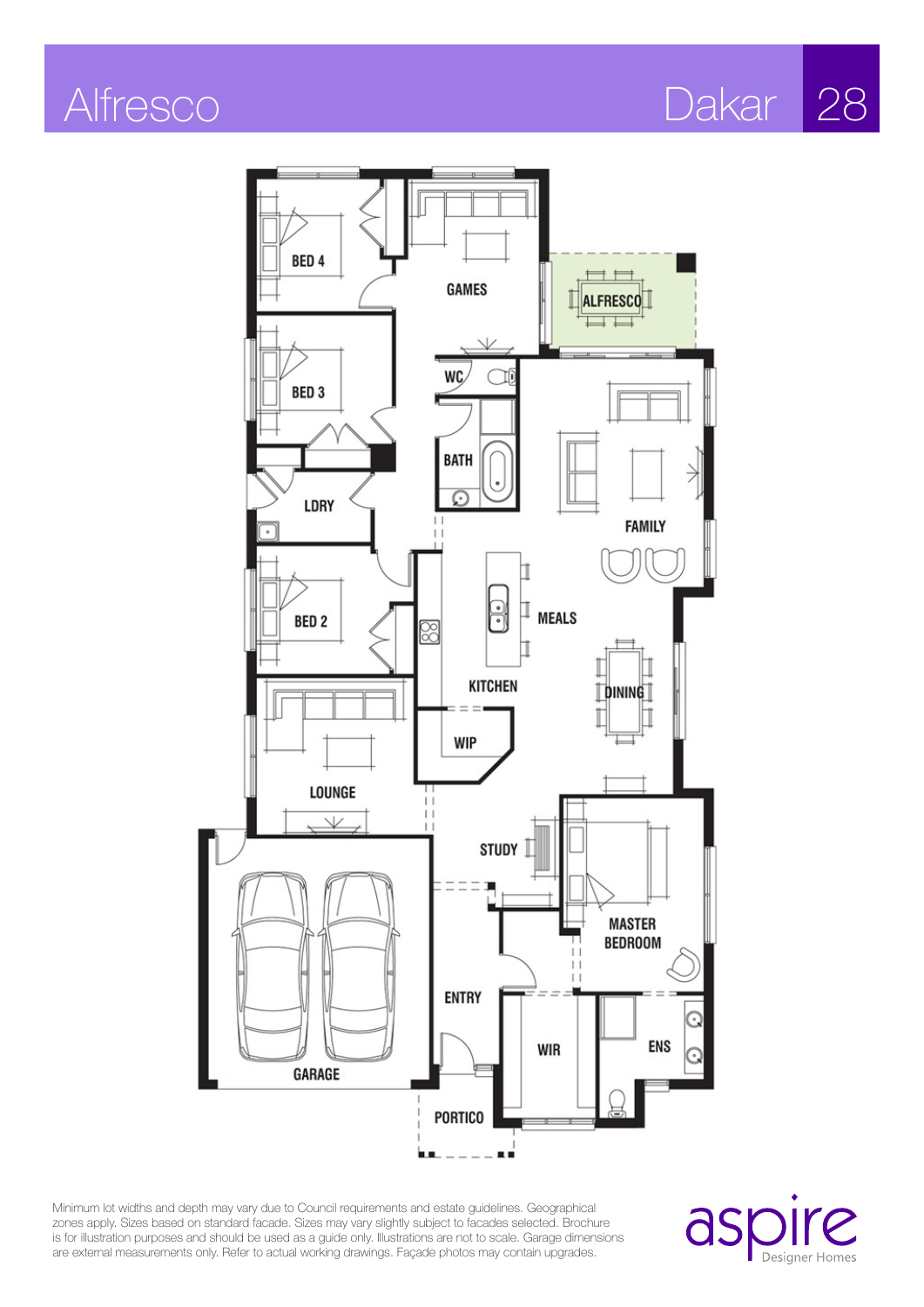## Bathroom Powder Room & Laundry Dakar 28

BED<sub>4</sub> **GAMES**  $\vee$ **PDR** BED<sub>3</sub> LDRY σ **BATH FAMILY**  $\bullet$  $\parallel$  MEALS BED<sub>2</sub> ⊠ ٦ **KITCHEN WIP DINING** LOUNGE  $\vee$ **STUDY MASTER DRESS BEDROOM ENTRY WIR ENS** GARAGE **PORTICO** 

шó

Minimum lot widths and depth may vary due to Council requirements and estate guidelines. Geographical zones apply. Sizes based on standard facade. Sizes may vary slightly subject to facades selected. Brochure is for illustration purposes and should be used as a guide only. Illustrations are not to scale. Garage dimensions are external measurements only. Refer to actual working drawings. Façade photos may contain upgrades.